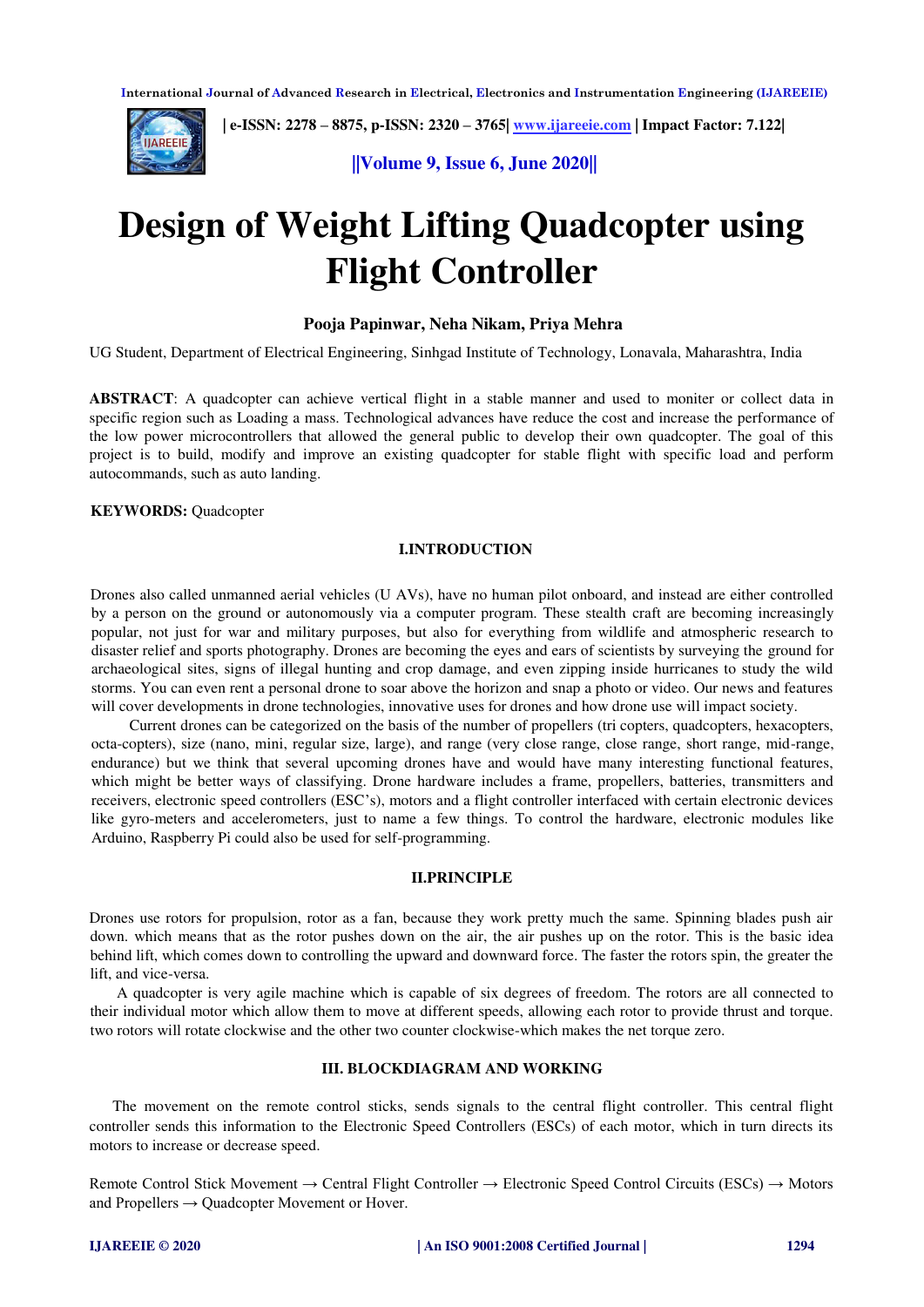**| e-ISSN: 2278 – 8875, p-ISSN: 2320 – 3765[| www.ijareeie.com](http://www.ijareeie.com/) | Impact Factor: 7.122|** 



**||Volume 9, Issue 6, June 2020||** 



Fig. 1. Block DIAGRAM

# **IV. COMPONENTS**

#### **Motor**

 Every quadcopter would use BLDC (Brushless DC motors). With multi rotors, it's important to maintain the thrust to weight ratio to be at least 2. It is to make sure that your motors can produce around double thrust than the total weight of your drone. Or in other words, your drone should be able to hover at half throttle.

Kv is not a rating, but it is a motor constant and is taken to be the RPM/Volt of an unloaded motor. The Kv constant tells that how fast the motor will rotate when 1 volt is applied. This means that if 2 Volts is applied, the motor will rotate twice the value of Kv. Brushless DC motors are used as they have very high power density (in terms of size and weight), are incredibly efficient and can spin really fast with precisely controlled speed. Moreover, they're inexpensive to manufacture.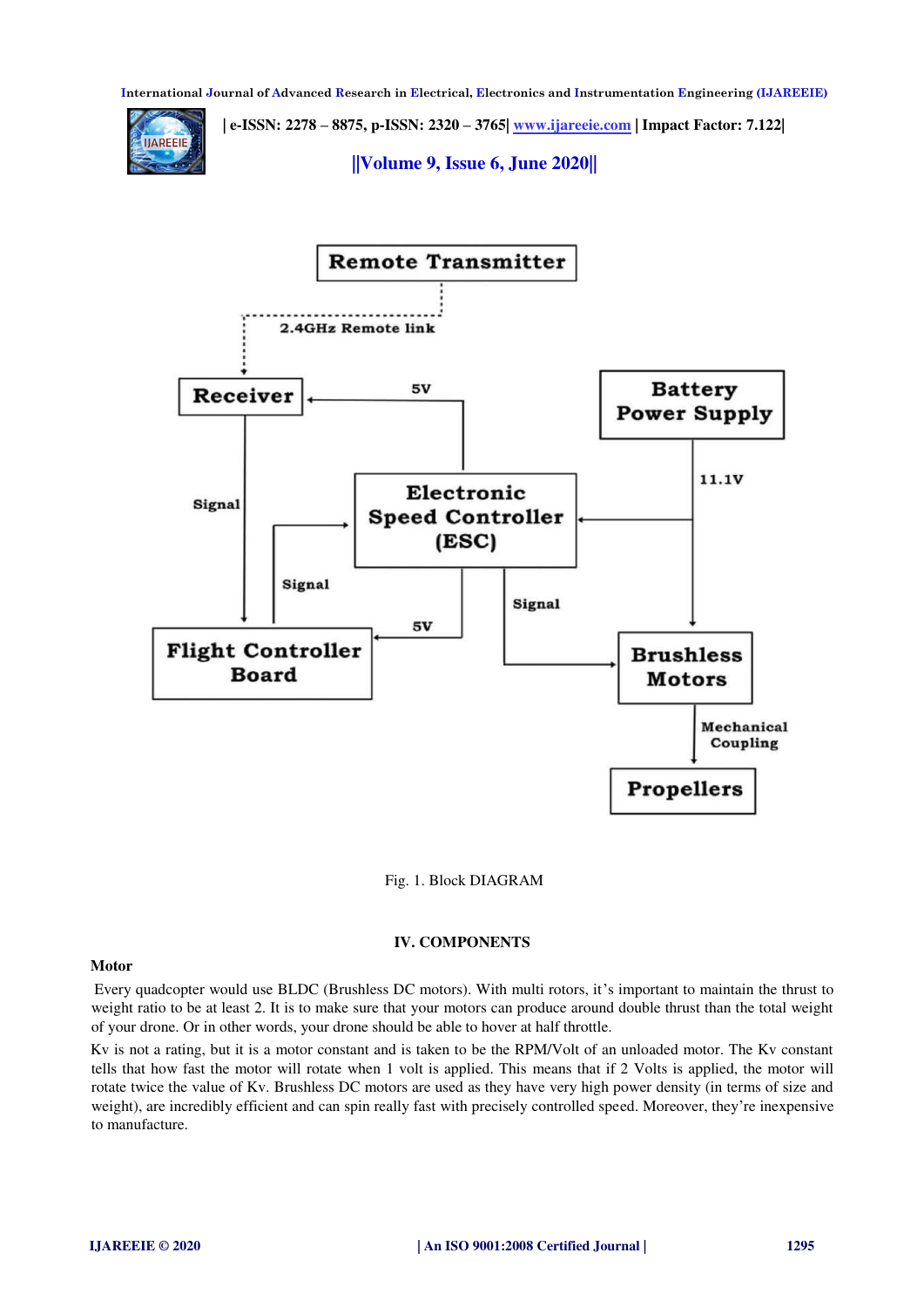

 **| e-ISSN: 2278 – 8875, p-ISSN: 2320 – 3765[| www.ijareeie.com](http://www.ijareeie.com/) | Impact Factor: 7.122|** 

**||Volume 9, Issue 6, June 2020||** 

# **ESC (Electronic Speed Controller)**

 It drives the brushless motor by providing the appropriate level of electrical power by converting the PWM signal from the receiver.

BEC( Battery Elimination Circuit) is a voltage regulator that converts the voltage from LiPo battery to a lower voltage to control the supply. Usually, BEC is built into ESC eliminating the need for another battery to power the 5V electronic devices. UBEC ( Universal BEC) is used when ESC doesn't have built-in BEC. They generally are more reliable, more efficient and able to provide more current than BEC. The UBEC is connected in a similar way as the ESC i.e. directly to the main battery of the multi-copter.



Fig. 2. ESC Construction

- 1. Solder pads for the 3-BLDC motor phases
- 2. Negative (-) LIPO connections
- 3. Positive (+) LIPO Connection
- 4. Servo signal or input of the PWM signal
- 5. GND reference of PWM Signal
- 6. Solder jumper, for altering the direction of Rotation (CW/CCW)
- 7. Solder jumper, for varying the type of the PWM input signal
- 8. State LED

The controllers switching connection to the motor connected and disconnected around 2 000 times per second by Pulse Width Modulation (PWM). MOSFET transistor is used as a switch instead of a mechanical switch. The speed of switching is fast and motors cannot detect it. It leads to the motors averages these pulses out. If there is 24V battery connected, only half of the time, the motor sees the battery like 12 V and goes at half speed. The speed of switching also affects the motor inductance, which keeps the motor current flowing constantly. However, that current is only flowing for half the time from the battery, so the battery current will be half the motor current.



Fig. 3. ESC Electric Scheme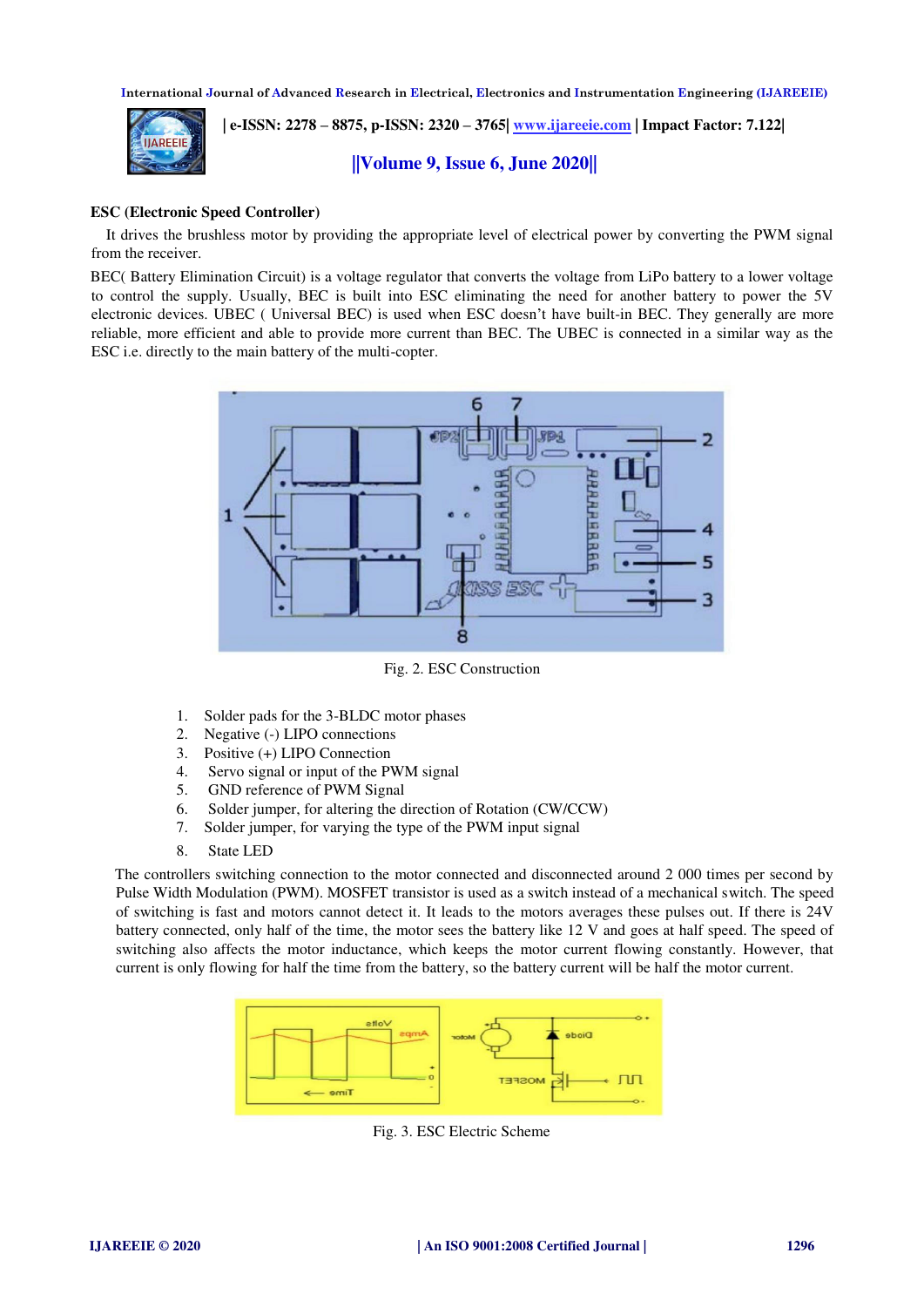

 **| e-ISSN: 2278 – 8875, p-ISSN: 2320 – 3765[| www.ijareeie.com](http://www.ijareeie.com/) | Impact Factor: 7.122|** 

**||Volume 9, Issue 6, June 2020||** 

#### **Propeller**

 The main purpose of propellers is generating torque and thrust. Thanks to this are possible for quadcopter flying and manoeuvre.

 Propellers convert the rotational motion into thrust and it's working principle is based on Bernoulli's principle and Newton's third law of motion. In the Quadcopter, a total of four propellers is used out of which two move in the clockwise direction while two moves in the anti-clockwise direction.

 Propellers are categorized on the basis of length and the pitch. Pitch is the distance traveled by drone in one single prop rotation. If the propeller is given having the characteristic  $10 \times 4.5$ , it means that the length is 10 inches while the pitch is 4.5. More torque is produced by the propellers of lower pitch and hence can operate on less current whereas for a high pitch propeller, more air will get displaced and this will result in a turbulent motion. Due to this, the drone would shake while hovering. Thus, a lower pitch propeller is recommended.

The variation in speed of the quadcopter is easier in the case of small propellers but in the case of large propellers, it takes a little time to change the speed. Also, the drone with small props uses high RPM motor and the blades spin rapidly to make UAV fly. However, it is noteworthy that a motor having less kV is used for operating the larger propellers otherwise motor may burn due to excessive heat produced.



Fig.4. Propeller Construction

#### **Body Frame**

.

An FPV Drone Frame is like a suit of armour for all of the sensitive electrical components that constitute a quadcopter. It is essential that a frame is as durable and rugged as possible.

The materials for the frames are fiberglass (G10), carbon fiber and aluminium, but the thing that matters the most is how well the frame is designed. For different tasks, the differently sized frame is preferred like for Aerial cinematography, Drone must be big enough to lift a specific camera with tall landing gear and for Sports, Super lightweight and extremely stiff for crisp and responsive control.

#### **Battery**

 In drones, lithium polymer battery is being used and mAh is used to describe the total amount of energy a battery can store at one time. A battery rated at more mAh will give power for a longer amount of time, given the same usage pattern but have a drawback of much weight and larger size. As the battery gets larger, the increase in flight time becomes lesser effective and eventually, a point is reached when no more flight time is increased with the size. This is mainly caused by the weight of the battery and hence agility of drone is reduced.

Max Current Draw:

Max current supplied by the battery to the motors when the current draw is at 100% throttle,

can be calculated by this formula:

max current = capacity  $*$  C-rating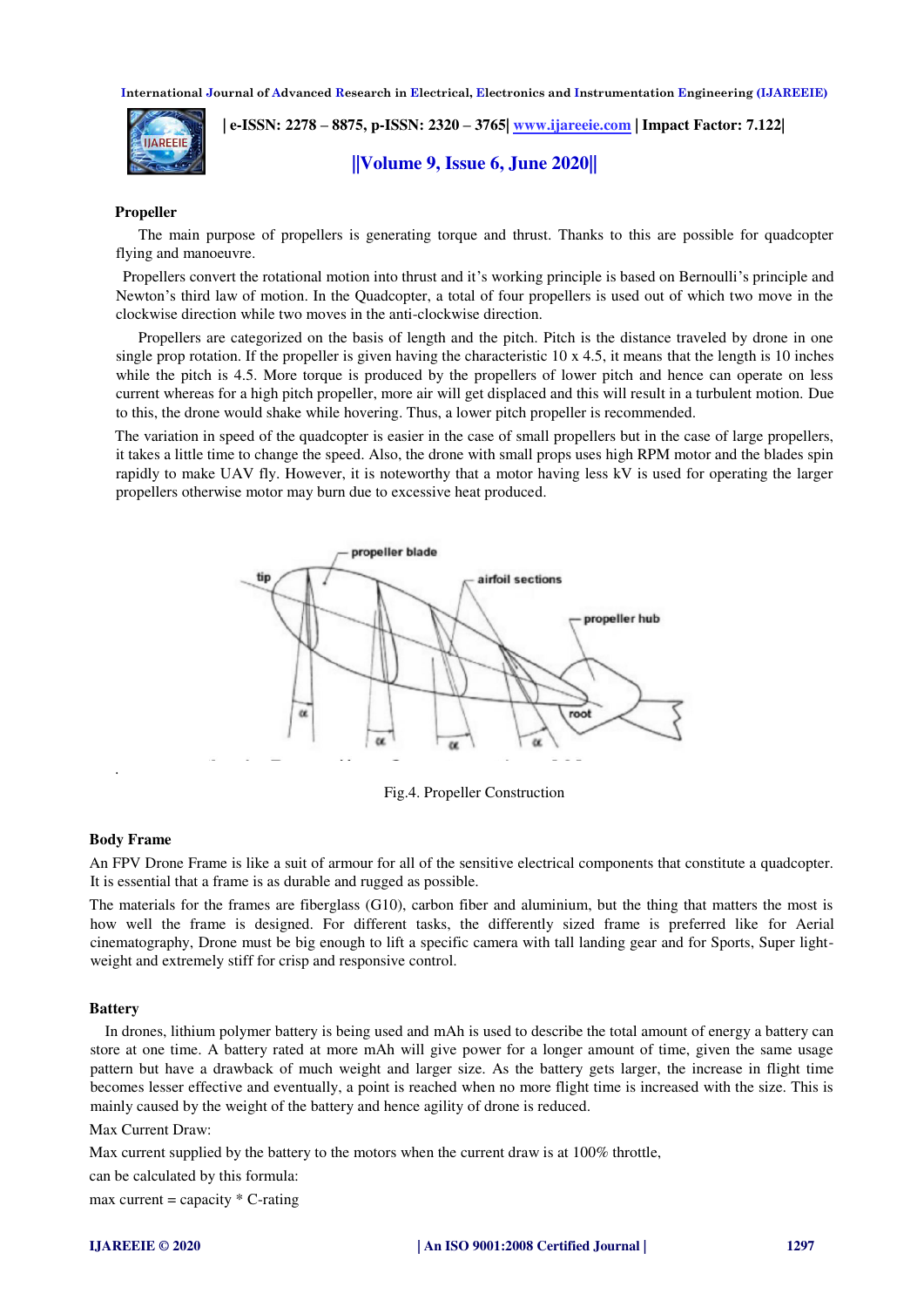

 **| e-ISSN: 2278 – 8875, p-ISSN: 2320 – 3765[| www.ijareeie.com](http://www.ijareeie.com/) | Impact Factor: 7.122|** 

**||Volume 9, Issue 6, June 2020||** 

# **Flight controller**

 A flight controller (FC) is a small circuit board of varying complexity. Its function is to direct the RPM of each motor in response to the given input. It determines how to manipulate the motors in accordance with the command from the pilot for the multi-rotor. It can also be self-programmed using an Arduino interfaced with the electronic components like gyrometer, accelerometer etc. or else a variety of pre-programmed highly stable flight controllers are available some of which are 3DR PixHawk, DJI A3, DJI NAZA-M V2, Lumenier LUX.

# **Transmitter**

In electronics, a transmitter or radio transmitter is an electronic device which generates a radio frequency alternating current. When a connected antenna is excited by this alternating current, the antenna emits radio waves. The number of channels a transmitter have determines the number of controls it is having. So a 4-channel radio will be able to control 4 different things whereas a 6-channel radio will be able to control 6 controls.

For a quadcopter, a minimum of 4 channels is required, not because of the 4 motors but because of the 4 different controls required to fly the quadcopter. These controls are Throttle(how fast the motors are spinning), Pitch(tilting the multi-copter forwards and backward), Roll(tilting the multi-copter to either side), Yaw(rotating the multi-copter on its axis).

#### **Receiver**

The receiver is an electronic device used to receive radio waves and convert the information to a usable form.

Types of receivers:

PWM receivers: PWM( Pulse Width Modulation) receivers use one servo wire for each channel. So for 4 channels, 4 servo wires are used going to the channel's port on the receiver. PWM receivers are comparatively large because of so much wiring.

PPM receivers: PPM( Pulse Position Modulation) sends multiple PWM signals through a single wire in succession. PPM is preferable because in this only a single wire is required and it can carry all the Channel signals required with the maximum of 8 channels and is very useful in small, clean builds.

SBUS receivers: SBUS is a serial connection and this also uses just a single wire and is much faster. It is a preferable choice of the Drone users.



Fig. 5. complete block diagram for inputs from Transmitter and output to BLDC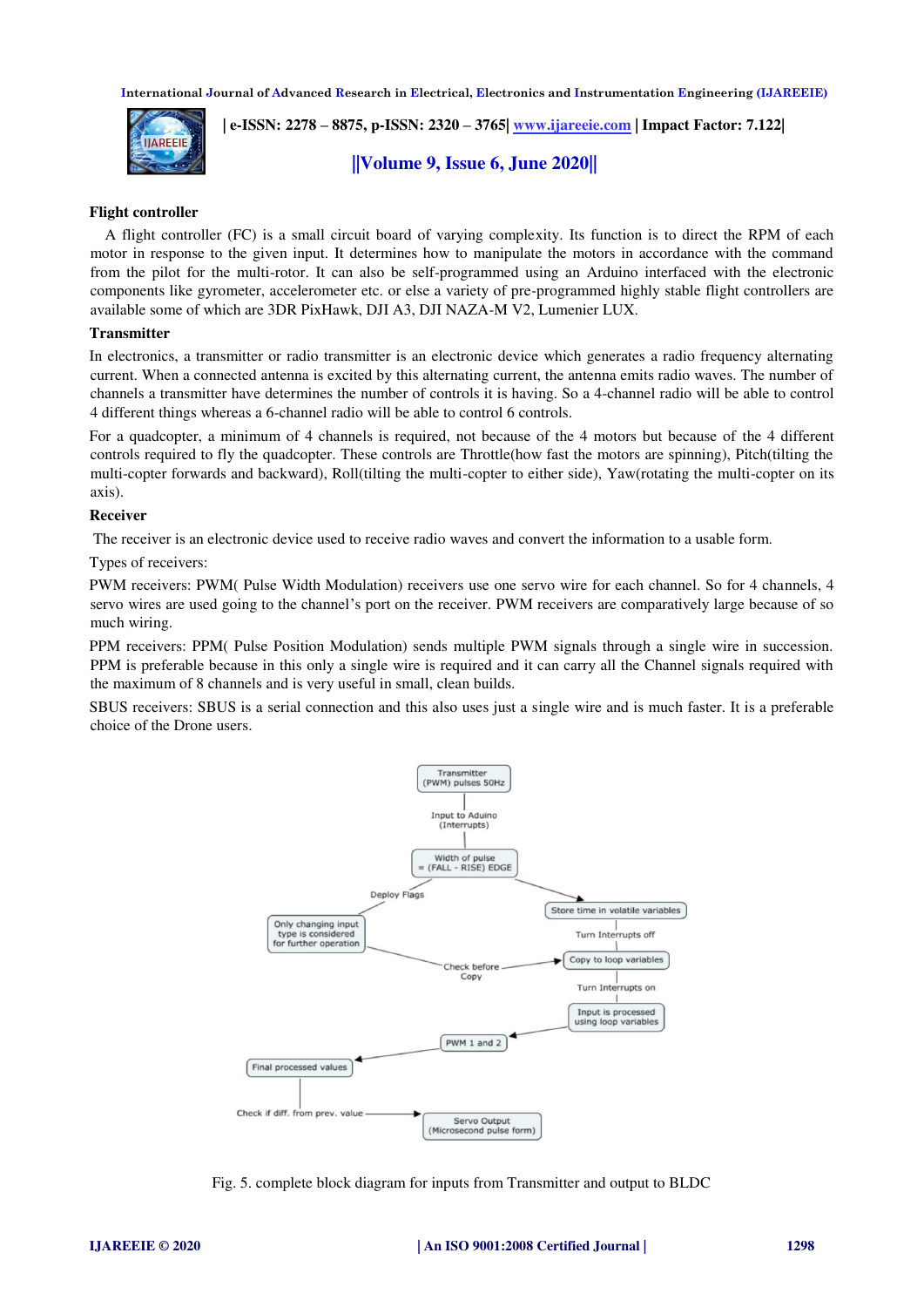**| e-ISSN: 2278 – 8875, p-ISSN: 2320 – 3765[| www.ijareeie.com](http://www.ijareeie.com/) | Impact Factor: 7.122|** 

# **||Volume 9, Issue 6, June 2020||**

# **V. CALCULATION**

- 1. Consider a weight (load) of  $400 500$  gms.
- 2. So Motor choose is BLDC motor of 1800kv which produce total thrust of 900gms.as two motor producing up thrust and two producing downthrust so, total thrust in upward direction is 1800gms.max.power 180w, shaft dia.5mm.
- 3. As motor gets choose ESC & Propellers are also choosen.
- 4. ESC is of 30Amp. as per motor. And weight is 22 gms of one.
- 5. Propellers are 1045 ie.10 x 4.5 inch(25 x11cm) pusher and puller propeller. Having weight 30 gms.
- 6. As it is quadcopter the frame used is cross shaped ( X ) having four arm or F450 frame of 220mm length,40mm width & weight 50gm.of one arm. So total weight of frame is 250 gms.
- 7. Flight controller used is KK 2.1.5 multi rotor LCD Flight controller because is has 6 channel to connect esc, camera etc.
- 8. Battery used is lipo as per motor. It is 11.1v 2200mAh lipo Battery, having weight 150-160 gms. it is 3s battery, the battery has 3.7V cells. Hence the voltage is 3.7 x 3=11.1V
- 9. The flying time is max. 15 min. As per battery capacity & performance.
- 10. The total weight of drone = 250gm(frame)+150gm(battery)=400 gm
- 11. Thrust produce by 2 motors are 2x900 =1800
- 12. As weight to thrust ratio is  $1:2$  so  $1800 400 = 1400$  gms
- 13. 1400- 900 =500gms
- **14.** hence the Quadcopter is capable of carrying 400 500gms of extra weight(l**oad).**



# **VI. FRAME DESIGN**

Fig. 6. Frame Design